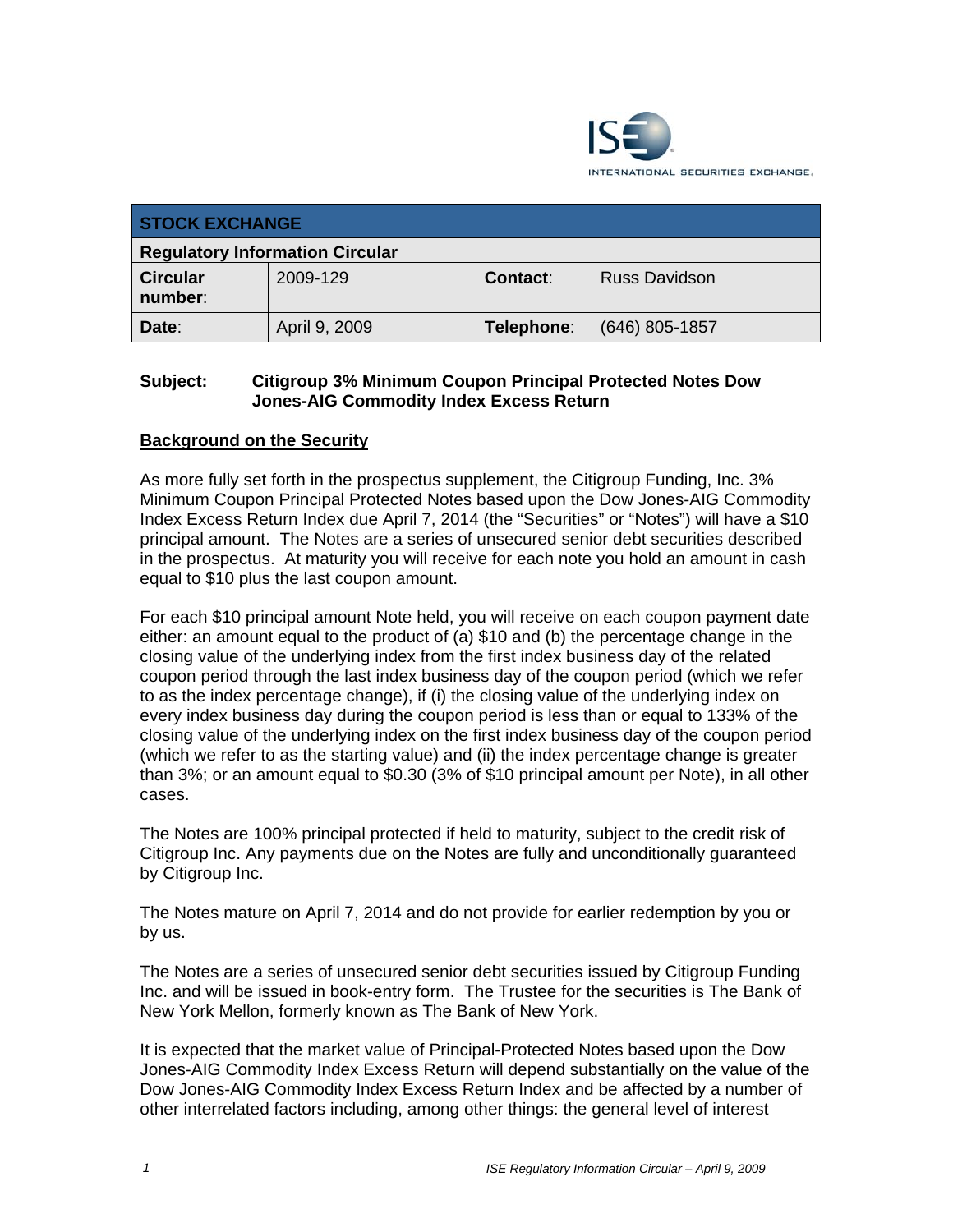rates, the volatility of the Dow Jones-AIG Commodity Index Excess Return, the time remaining to maturity, the dividend yields of the stocks comprising the Dow Jones-AIG Commodity Index Excess Return and the credit ratings of the Issuer.

For additional information regarding the Notes, including the applicable risk factors, please consult the Prospectus Supplement, filed with the Securities and Exchange Commission by Citigroup Funding Inc.

### **Exchange Rules Applicable to Trading in the Notes**

The Notes are considered equity securities, thus rendering trading in the Notes subject to the Exchange's existing rules governing the trading of equity securities.

# **Trading Hours**

Trading in the Notes on ISE is on a UTP basis and is subject to ISE equity trading rules. The Notes will trade from 8:00 a.m. until 8:00 p.m. Eastern Time. Equity EAMs trading the Notes during the Extended Market Sessions are exposed to the risk of the lack of the calculation or dissemination of underlying index value or intraday indicative value ("IIV"). For certain derivative securities products, an updated underlying index value or IIV may not be calculated or publicly disseminated in the Extended Market hours. Since the underlying index value and IIV are not calculated or widely disseminated during Extended Market hours, an investor who is unable to calculate implied values for certain derivative securities products during Extended Market hours may be at a disadvantage to market professionals.

### **Trading Halts**

ISE will halt trading in the Notes in accordance with ISE Rule 2101(a)(2)(iii). The grounds for a halt under this Rule include a halt by the primary market because it stops trading the Shares and/or a halt because dissemination of the IIV or applicable currency spot price has ceased, or a halt for other regulatory reasons. In addition, ISE will stop trading the Notes if the primary market de-lists the Shares.

### **Delivery of a Prospectus**

Pursuant to federal securities laws, investors purchasing Shares must receive a prospectus prior to or concurrently with the confirmation of a transaction. Investors purchasing Shares directly from the Fund (by delivery of the Deposit Amount) must also receive a prospectus.

Prospectuses may be obtained through the Distributor or on the Fund's website. The Prospectus does not contain all of the information set forth in the registration statement (including the exhibits to the registration statement), parts of which have been omitted in accordance with the rules and regulations of the SEC. For further information about the Fund, please refer to the Trust's registration statement.

#### **This Regulatory Information Circular is not a statutory Prospectus. Equity EAMs should consult the Trust's Registration Statement, SAI, Prospectus and the Fund's website for relevant information.**